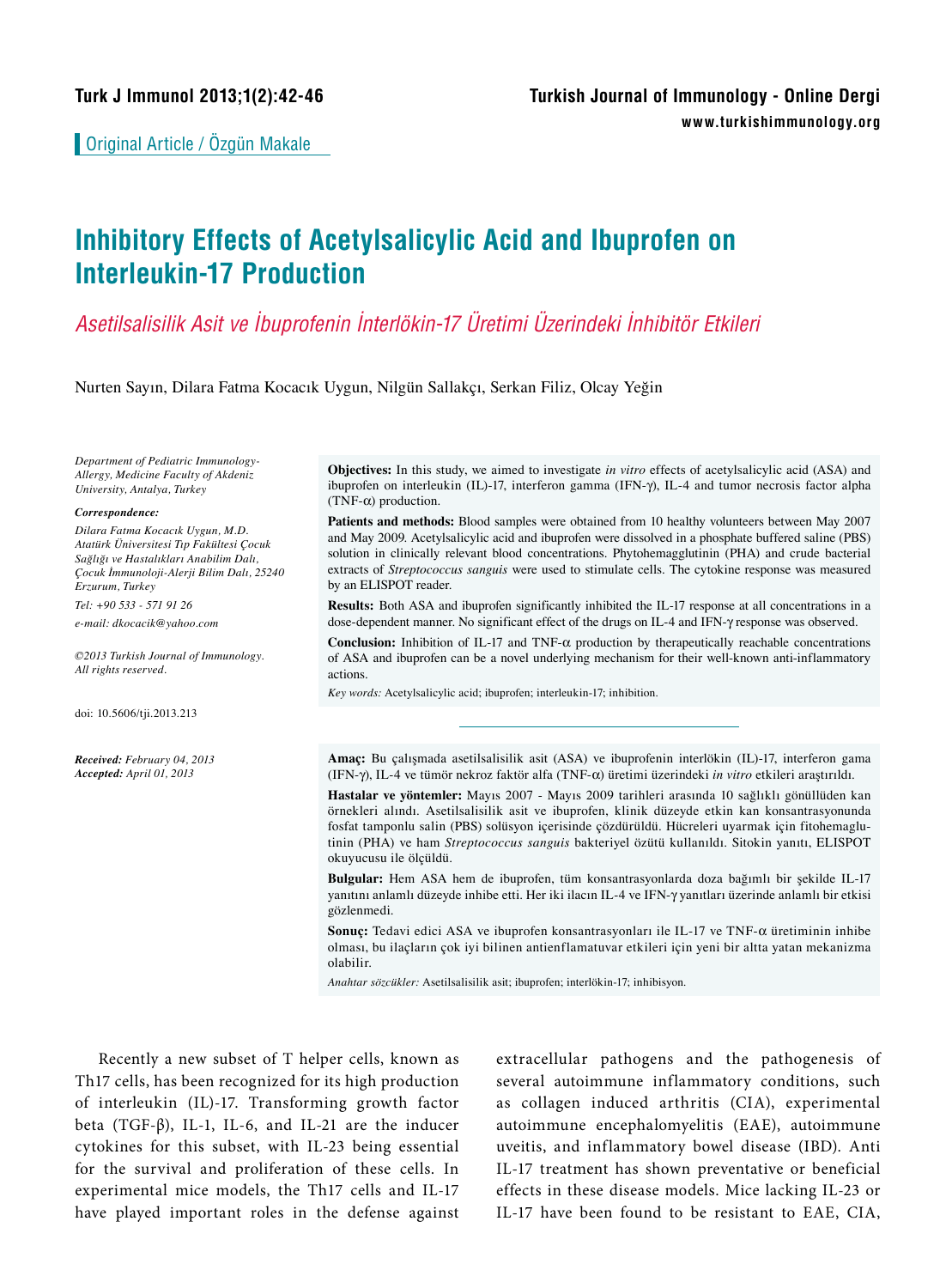and IBD induction. Furthermore, in IL-17 receptor knockout mice, erosion observed in streptococcal cell wall-induced arthritis was significantly decreased and the expression of matrix metalloproteinases (MMPs) was inhibited.<sup>[1-3]</sup>

In humans, increased IL-17 levels have been reported in multiple sclerosis (MS), Behçet's disease (BD), uveitis, and the synovial fluid of rheumatoid arthritis (RA) patients, suggesting that this cytokine and Th17 cells also play a part in these diseases. In addition, inhibiting production of this cytokine may have therapeutic effects.[1-6] In human synoviocytes, a positive feedback mechanism has been described in which prostaglandin E2 (PGE2) stimulates both IL-23 and IL-17 production, and the increased IL-17 then stimulates the PGE2 production. Retinoid acid or one of its analogs (resolvin E1, simvastatin, blocking IL-15, and tumor necrosis factor (TNF) receptor fusion protein) has been used for the inhibition of IL-17 production, but thus far, specific inhibitors of these cytokines have not been identified apart from the monoclonal antibodies raised against IL-17 or IL-23.<sup>[6-11]</sup>

In this study, using the enzyme-linked immunosorbent spot (ELISPOT) assay, we aimed to investigate the *in vitro* effects of clinically relevant, therapeutic concentrations of two well-known inhibitors of PGE2, aspirin and ibuprofen, on IL-17, IFN-γ, IL-4, and TNF-α production.

# **PATIENTS AND METHODS**

Blood samples from 10 healthy volunteers were used for this study between May 2007 and May 2009 in Department of Pediatric Immunology-Allergy, Medicine Faculty of Akdeniz University, and any individuals with a history of inflammatory or allergic diseases or a history of recent infection were excluded. In addition, individuals who had taken any kind of drugs or consumed alcohol within the week prior to donating blood were also not included.

Aspirin (Bayer AG, Leverkusen, Germany) and ibuprofen (Pfizer, Inc., New York City, NY, USA) were dissolved in phosphate buffer saline solution (PBS) in clinically relevant blood concentrations (50 and 25 μg/mL for aspirin and (100, 50, and 25 μg/mL for ibuprofen).

## **Stimulants**

To stimulate the cells, phytohemagglutinin (PHA) and crude bacterial extracts of *Streptococcus sanguis (S. sanguis)* were used (PHA at 0.05 μg/mL concentration and *S. sanguis* at 1/100 dilution). Our previous experiments showed that these stimulants led to significant IL-17A, IL-4, TNF-α and IFN-γ responses when the ELISPOT method was used.

#### **ELISPOT assay**

Mononuclear cells were isolated by density gradient and were plated at a concentration of 2x10<sup>5</sup>cells/ well for the IL-17A, IFN-γ, and IL-4 determination. However, 5x104 cells/well were used for the TNF-α measurement. The cells were kept in an RPMI-1640 (Roswell Park Memorial Institute, Sigma-Aldrich) medium supplemented with 10% fetal calf serum (FCS) and 2% penicillin/streptomycin. The ELISPOT plates were obtained from eBioscience, Inc. (San Diego, CA, USA) and were processed according to the manufacturer's instructions. For IL-17A, IFN-γ and IL-4 determination, the plates were incubated for 48 hours at  $37 \degree C$  in incubators containing 5% carbon dioxide (CO2). Tumor necrosis factor-α determination was performed following a 16-hour incubation period. Afterwards, the cell viabilities were determined using a trypan blue exclusion test, and the spots were counted using an ELISPOT reader (Cellular Technology Limited (CTL)-Europe GmbH, Bonn, Germany). A positive response required there to be more than a two-fold increase in the number of spots when compared with unstimulated wells and at least 10 spots in the stimulated samples. The inhibition percent was calculated as the number of spots at the stimulated well containing the drug/the number of spots at the stimulated well x 100.

| A typical protocol of the ELISPOT test was as follows* |  |  |
|--------------------------------------------------------|--|--|
|--------------------------------------------------------|--|--|

| Mononuclear cells + medium            |
|---------------------------------------|
| Mononuclear cells + diluent (PBS)     |
| Mononuclear cells + stimulants        |
| Mononuclear cells + stimulants + drug |

**<sup>\*</sup>** The tests were conducted in duplicate or triplicate, and the mean values of these wells were used to calculate inhibition. Five healthy controls were analyzed for TNF-α, IFN-γ and IL-4 while 10 healthy controls were tested for IL-17A.

### **Statistical analysis**

The Wilcoxon test was used for the statistical evaluation of the pairs, and *p* values of less than 0.05 was considered to be significant.

# **RESULTS**

After the incubation period, the cell viabilities were determined to be less than 10% in all of the samples. However, this wells containing drugs were not significantly affected by this.

The cytokines that were investigated in the samples responded strongly to PHA (Figure 1) and *S. sanguis*.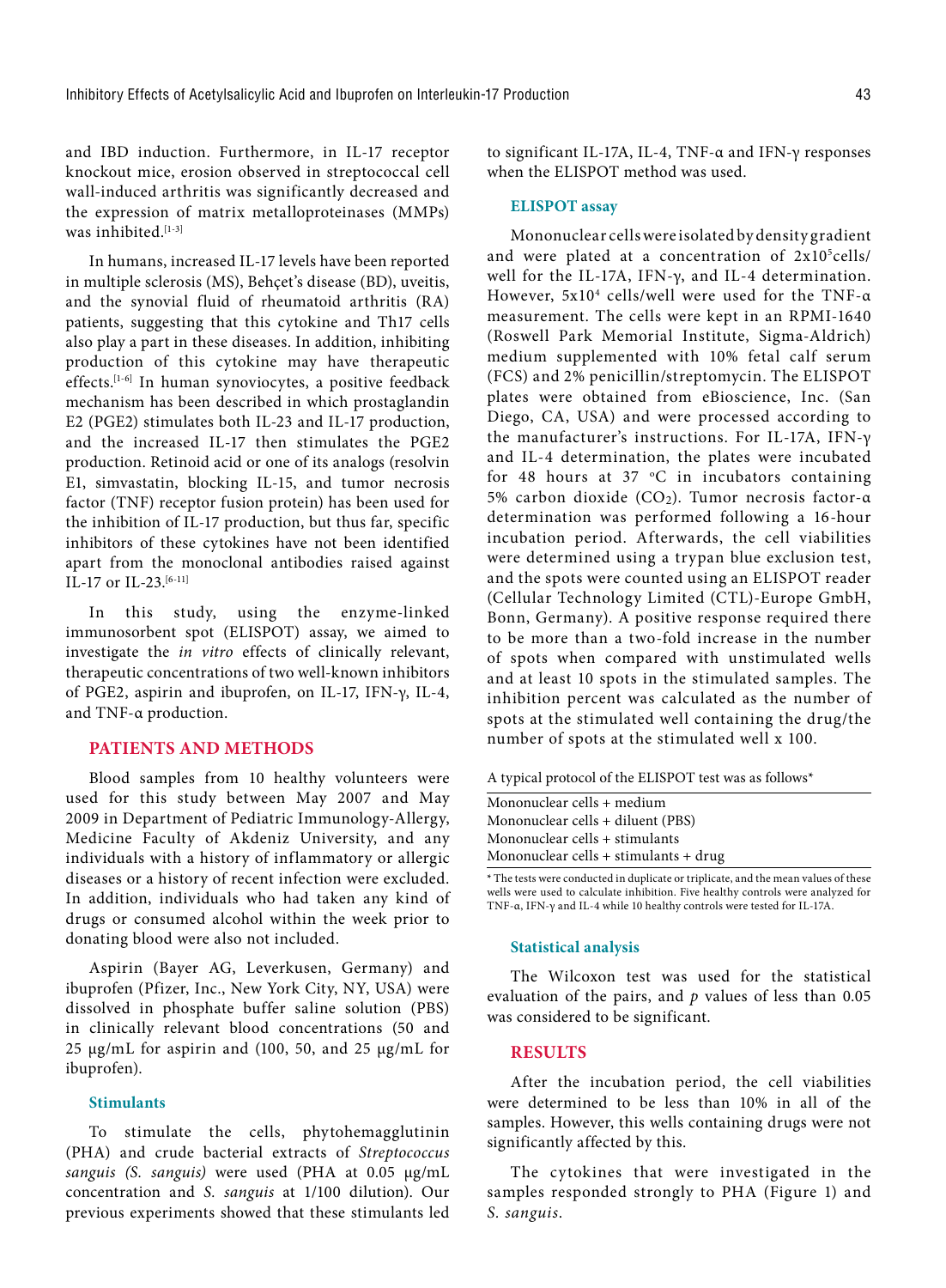

Figure 1. The effects of aspirin and ibuprofen on cytokine response. PHA: Phytohemagglutinin; Asp: Aspirin; Ibu: Ibuprofen.

The inhibition percentages are shown in Figure 2. None of the drugs significantly affected the IL-4 and IFN-γ response ( $p > 0.05$ ), but an increase in spot counts was observed, especially in the wells containing aspirin for the IFN-γ response, but this was not statistically significant. At low concentrations (25 μg/mL), aspirin did not have any effect on the response; however, a significant inhibition in the TNF-α response was observed at 50 μg/mL concentration. Ibuprofen, on the other hand, significantly decreased the TNF-α response in all concentrations, and this effect was dose-dependent (p<0.05 at 25 μg/mL and p<0.001 at 100 μg/mL concentrations). We also determined that both drugs significantly inhibited the IL-17A response at all concentrations, and this was also dose-dependent (Figures 1 and 2).

# **DISCUSSION**

The stimulation of granulopoiesis, osteoclastogenesis, and upregulation of nitric oxide (NO) synthesis are among the most important biological effects of the IL-17 cytokine family (A-F). In addition, being a pro-inflammatory cytokine, IL-17 acts as a trigger for the production of IL-6, IL-8, IL-11, granulocytemacrophage colony-stimulating factor (GM-CSF), defensins, CxCL1, CCL11, ICAM-1, MMP-9, and PGE2, all of which are important inflammatory mediators. The vital role of Th17 cells along with IL-23 and



**Figure 2.** The effects of aspirin and ibuprofen on cytokine response were given as percent of inhibition.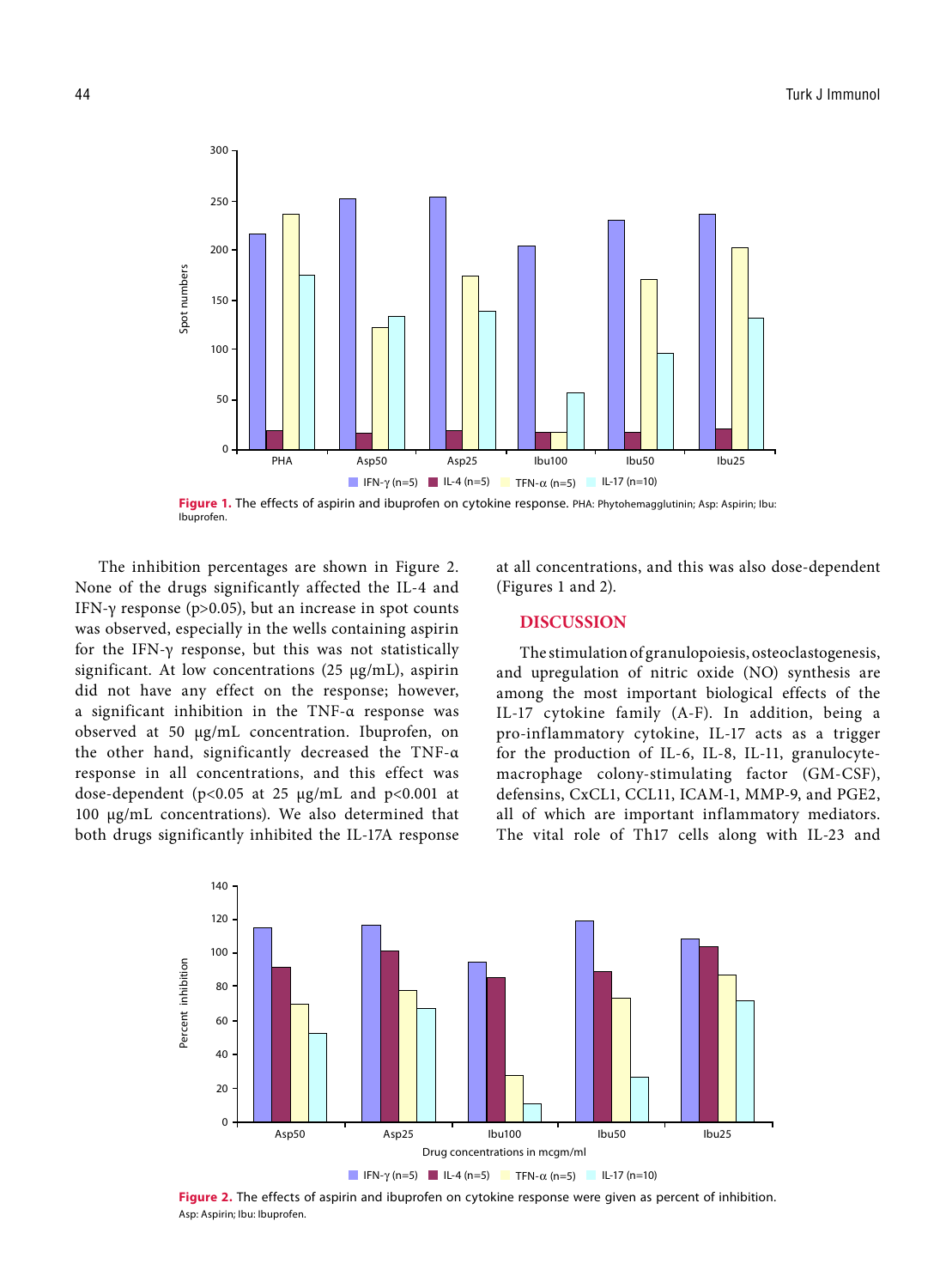IL-17 in autoimmune inflammatory diseases in mice has been well documented.<sup>[2]</sup> Evidence from human studies also supports that this cytokine family and Th17 cells have important roles in the pathogenesis of many autoimmune and inflammatory diseases, such as MS, BD, RA, and IBD.<sup>[1-5]</sup> Hence, pharmacological manipulation of the effects or production of these IL-17 cytokine family and Th17 cells have potential clinical significance.[6]

We showed for the first time in this study that aspirin and ibuprofen strongly inhibit the production of IL-17A. This inhibition must be specific since under the same experimental conditions, neither of the drugs had an effect on the IL-4 or IFN-γ responses. At high concentrations (50 μg/ml), aspirin caused a significant decrease in TNF-α production, whereas lower doses (25 μg/ml) had no effect. On the other hand, ibuprofen caused a significant decrease in the TNF-α response at all of the tested concentrations. The mutual interaction between TNF-α and PGE2 along with the effect of nonsteroid anti-inflammatory drugs (NSAIDs) on this axis is not well documented. Recently, Alvarez-Soria et al.[12] showed an inhibition in the TNF-α gene expression level in osteoarthritic patients who were being treated by NSAIDs *in vivo*, but they did not observe a similar effect *in vitro*. In addition, Turnbull et al.<sup>[13]</sup> showed that aspirin can significantly inhibit the release of monocyte TNF-α. Our findings agree with these studies.

No specific inhibitor of IL-17 or IL-23 has been identified yet. Although, Ziolkowska et al.<sup>[14]</sup> showed that methylprednisolone and cyclosporine A can inhibit the IL-17 response, their specificity was a bit in doubt because both of those drugs are known to be general immunosuppressors and can inhibit almost all of the lymphokines and monokines. Chizzolini et al.<sup>[15]</sup> recently demonstrated that PGE2 can increase the production of Th17 cells and IL-17, and they also reported that indomethacine has an inhibitory effect on the IL-17 response; however, no effect was observed on IFN-γ. Our observations agree with this study, but we went a step further by showing that the inhibitory effect of these drugs does not involve the IFN-γ and IL-4 response, at least under *in vitro* conditions.

Aspirin and ibuprofen are well-known inhibitors of PGE2 synthesis and have been used in the treatment of inflammatory diseases for more than 30 years. Prostaglandin E2 is the most widely produced prostanoid in the body, and it reduces the production of IL-12p35, IL-6, and TNF-α while increasing the production of IL-10, IL-12/23 (p40), and IL-23. Therefore, PGE2 can affect the phenotype of responding T helper cell subsets<sup>[7-11]</sup>

Our study did not attempt to show how these drugs affected IL-17 production. However, it is known that the development of Th17 cells and IL-17 production is negatively regulated by IL-4 and IFN-γ. When considering the data from the aforementioned studies along with our own results, it is conceivable that the inhibition of IL-17 could be secondary to the inhibition of IL-23 because PGE2 is a known inducer of IL-23 production.[9,10,13] Furthermore, these drugs had no significant effect on IL-4 or IFN-γ production. The well-known inhibitory effects of these drugs on PGE2 synthesis may be the essential cause of this effect, but we have no evidence to support this conclusion. Thus, further studies are needed to elucidate the exact mechanism of action and determine which types of IL-17A-producing cells (Th17 cells, NK cells) have this effect exerted upon them.

#### **Conclusion**

Our data suggests that the inhibition of IL-17 and TNF-α production by therapeutically reachable concentrations of aspirin and ibuprofen can be an additional underlying mechanism for their well-known anti-inflammatory actions. Nevertheless, further studies are needed regarding the in vivo effects of these drugs on IL-17 and Th17 levels and their relationship to the clinical parameters in order to clarify the biological and clinical relevance of our findings.

# **Declaration of conflicting interests**

The authors declared no conflicts of interest with respect to the authorship and/or publication of this article.

#### **Funding**

This study was financially supported by Akdeniz University Funding of Scientific Projects.

#### **REFERENCES**

- 1. Weaver CT, Hatton RD, Mangan PR, Harrington LE. IL-17 family cytokines and the expanding diversity of effector T cell lineages. Annu Rev Immunol 2007;25:821-52.
- 2. Mills KH. Induction, function and regulation of IL-17 producing T cells. Eur J Immunol 2008;38:2636-49.
- 3. Dong C. TH17 cells in development: an updated view of their molecular identity and genetic programming. Nat Rev Immunol 2008;38:337-48.
- 4. McKenzie BS, Kastelein RA, Cua DJ. Understanding the IL-23- IL-17 immune pathway. Trends Immunol 2006;27:17-23.
- 5. Korn T, Oukka M, Kuchroo V, Bettelli E. Th17 cells: effector T cells with inflammatory properties. Semin Immunol 2007;19:362-71.
- 6. Ivanov S, Lindén A. Interleukin-17 as a drug target in human disease. Trends Pharmacol Sci 2009;30:95-103.
- 7. Sheibanie AF, Tadmori I, Jing H, Vassiliou E, Ganea D. Prostaglandin E2 induces IL-23 production in bone marrow-derived dendritic cells. FASEB J 2004;18:1318-20.